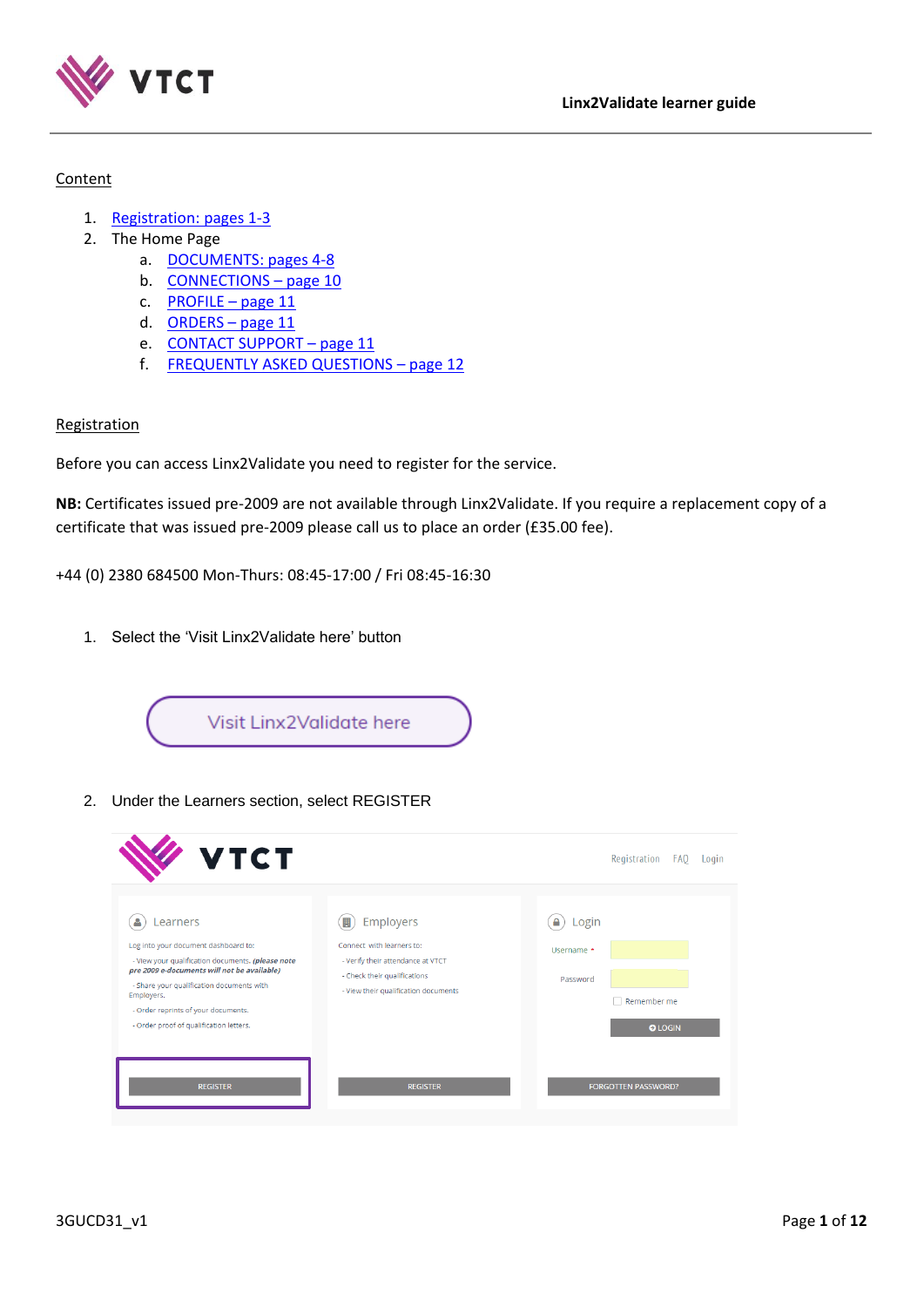

| Complete the following fields:<br>3.<br>a. Email address<br>Password<br>b.<br>Confirm password<br>c.<br>Now select NEXT<br>d. |  |                                                     |                                         |                |
|-------------------------------------------------------------------------------------------------------------------------------|--|-----------------------------------------------------|-----------------------------------------|----------------|
|                                                                                                                               |  | Login                                               | Profile                                 | 3<br>Confirm   |
|                                                                                                                               |  | Email Address *<br>Password *<br>Confirm Password * | Usemame<br>Password<br>Confirm Password |                |
|                                                                                                                               |  |                                                     |                                         | $NEXT$ $\odot$ |

e. Then select NEXT

#### 4. Complete the following fields:

- a. Enrolment Number this is your VTCT learner number. If you do not know your VTCT learner number please call +44 (0) 2380 684500 Mon-Thurs: 08:45-17:00 / Fri 08:45-16:30
- b. First Name
- c. Surname
- d. Award Name this is the name/title of your qualification. Start typing in the name of your qualification and then select it from the list. For example, start typing: Diploma *or* Beauty
	- i. If you cannot locate the exact qualification in the list please select a qualification name/title that is as close as possible
- e. Telephone Number (not mandatory)
- f. Mobile Number (not mandatory)
- g. Date of Birth
- h. Now select NEXT

| Enrolment Number *      | <b>Enrolment Number</b>                                |
|-------------------------|--------------------------------------------------------|
| First Name *            | Enter your first name                                  |
| Surname *               | Enter your surname                                     |
| Award Name              | <b>Award Name</b><br>$\checkmark$                      |
| <b>Telephone Number</b> | $\mathcal{L}_{\mathcal{L}}$<br><b>Telephone Number</b> |
| Mobile Number           | $\Box$<br><b>Mobile Number</b>                         |
| Date of Birth *         | 曲<br>Date of Birth                                     |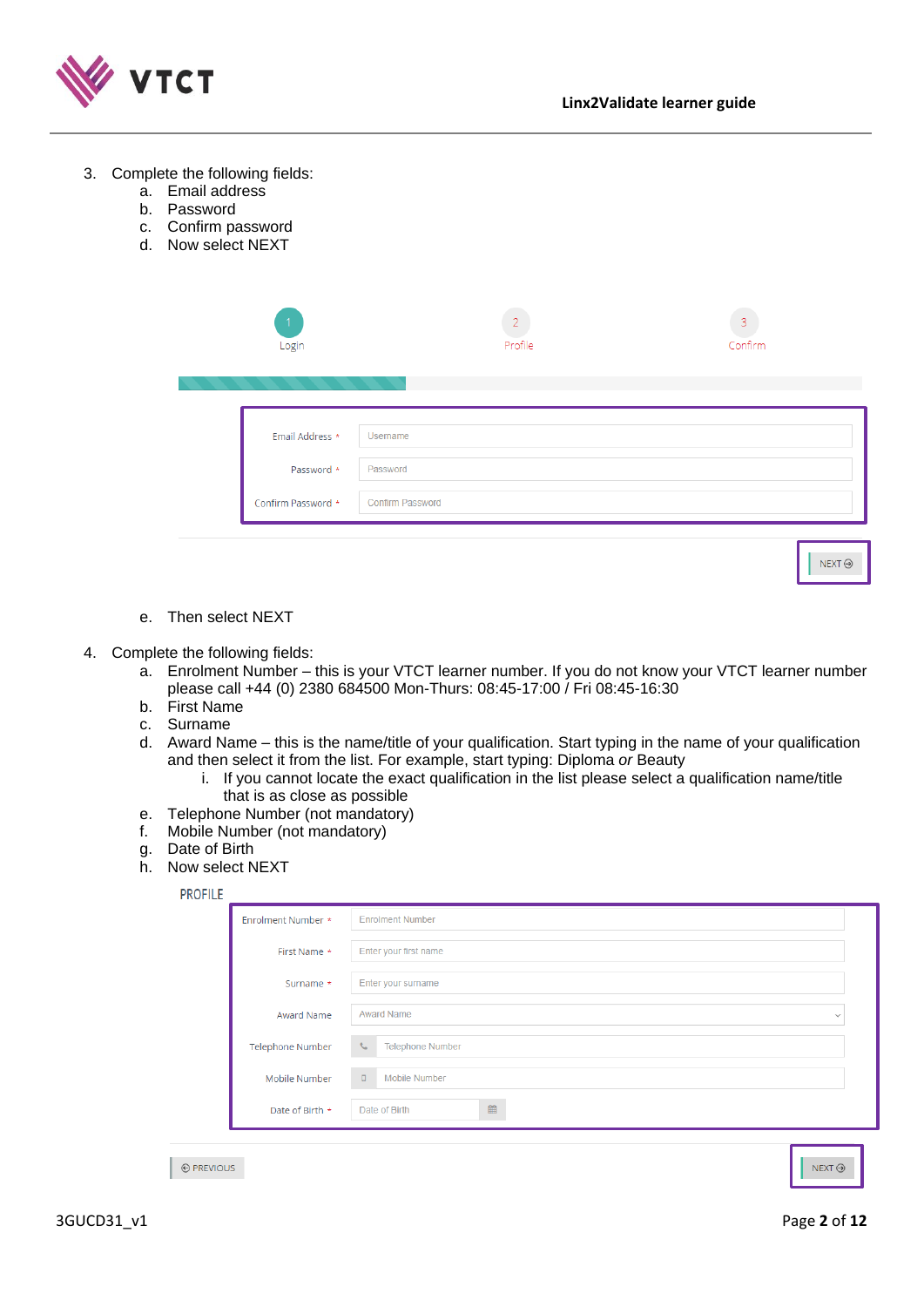

5. Double check the details on-screen and then select SUBMIT

| Test<br><b>LOGIN</b>    |                          |                         |            |  |
|-------------------------|--------------------------|-------------------------|------------|--|
| Email Address           | test@test.com            |                         |            |  |
| <b>PROFILE</b>          |                          |                         |            |  |
| <b>Enrolment Number</b> | 000000                   |                         |            |  |
| First Name              | Test                     | Surname                 | Test       |  |
| Award Name              | Test qualification title | <b>Telephone Number</b> |            |  |
| Mobile Number           |                          | Date of Birth           | 01/01/2000 |  |

6. You will now be taken to the confirmation screen, leave this screen open as you may need it.

You will now be sent a verification email. If you do not receive this email within a few minutes, first check your spam folders. If you still cannot locate the email, select the RESEND VERIFICATION EMAIL button

| THANK YOU FOR REGISTERING                                                                                   |  |  |
|-------------------------------------------------------------------------------------------------------------|--|--|
| Thank you for completing the registration process on linx2Validate. Click on the link to verify your email. |  |  |
| <b>RESEND VERIFICATION EMAIL</b>                                                                            |  |  |
|                                                                                                             |  |  |

Below is an example of the verification email. You will need to select the hyperlink, which will take you to the Linx2Validate login page. Once there, simply login to verify your email address.

If you cannot select the link, copy the link details and paste them in to your browser's address bar.

**From:** linx2validate [<linx2validate@vtct.org.uk>](mailto:linx2validate@vtct.org.uk) **Sent:** 18 October 2018 15:14 **To:** [email recipient] **Subject:** You need to verify your email address for Linx2Validate

Dear [email recipient], Thank you for registering on Linx2Validate. Click on the link to verify your email address https://linx2validate.vtct.org.uk/login?EmailVerification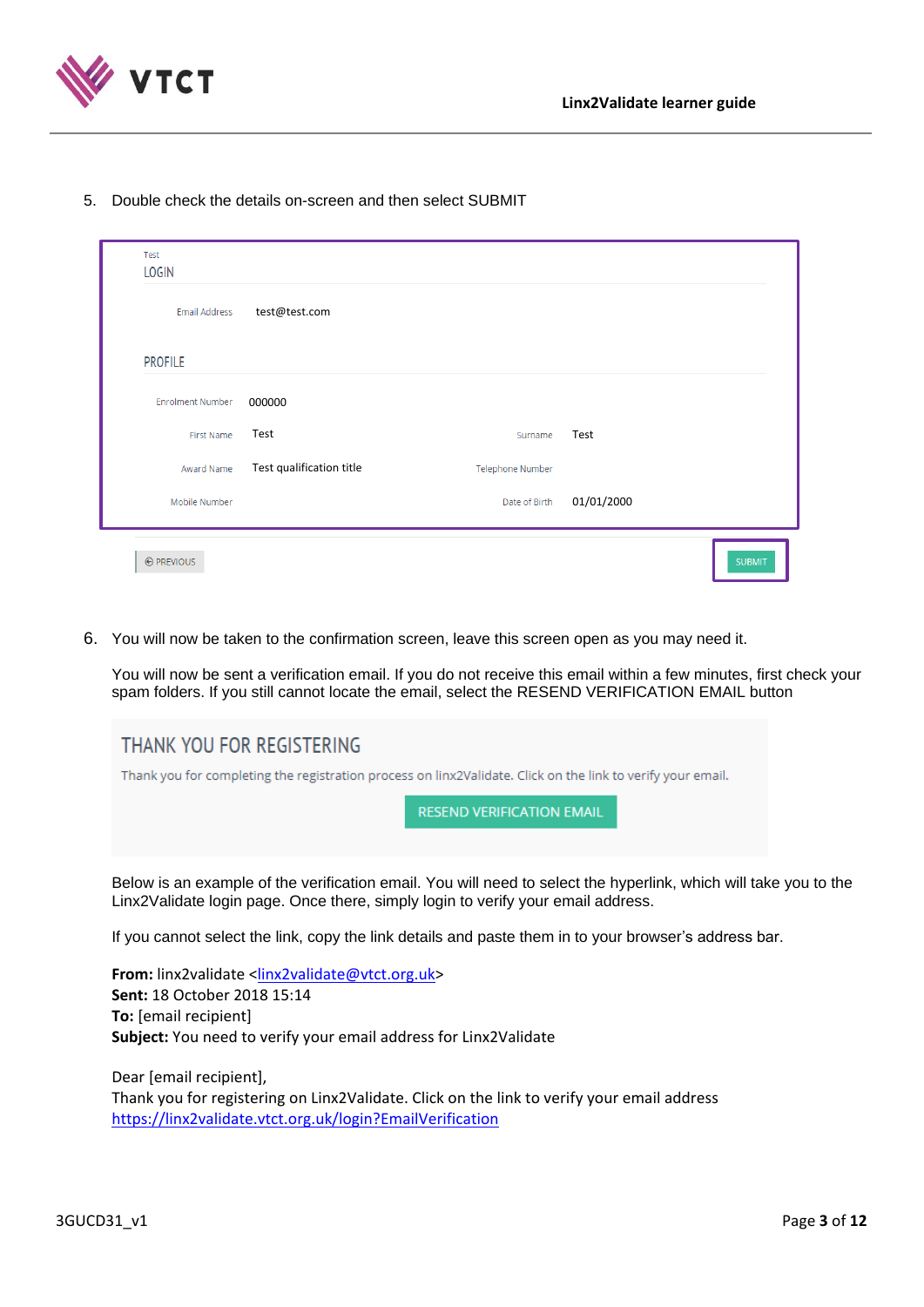

## The Homepage

Once logged in you will land on your Homepage.



# <span id="page-3-0"></span>1. DOCUMENTS

a. To view e-copies of your certificate(s), select the VIEW SECURE DOCUMENTS button

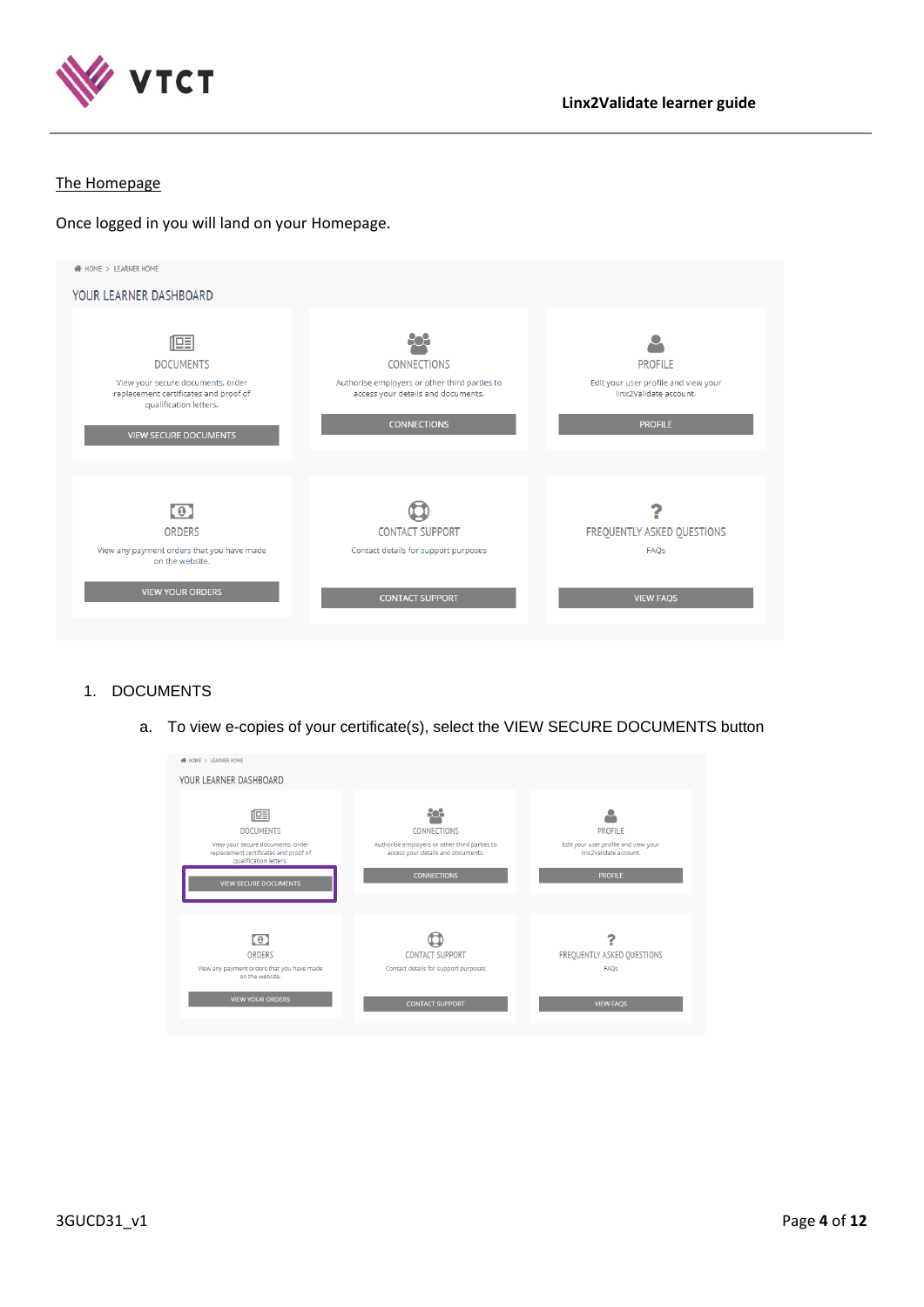

b. Your eligible\* qualification(s) will appear on-screen

If '0 eDocuments Published' shows for any of the qualifications listed, you will need to email us to request them [certification@vtct.org.uk](mailto:certification@vtct.org.uk)

Subject header: **Linx2Validate eDocuments – [enter your VTCT learner number]** Email: **Please add my Linx2Validate eDocuments**

| HOME > LEARNER HOME > DOCUMENTS                                                                                                                                                                                                                                                                                                                                  |                                                                                                                               |   |                                |
|------------------------------------------------------------------------------------------------------------------------------------------------------------------------------------------------------------------------------------------------------------------------------------------------------------------------------------------------------------------|-------------------------------------------------------------------------------------------------------------------------------|---|--------------------------------|
| <b>DOCUMENTS</b>                                                                                                                                                                                                                                                                                                                                                 |                                                                                                                               |   |                                |
|                                                                                                                                                                                                                                                                                                                                                                  |                                                                                                                               |   | <b>CERTIFICATION DOCUMENTS</b> |
| Hover over the icons below to see which official qualification documents are available for you to view from the VTCT. Use the Actions drop-down menu to view electronic<br>versions of your documents, report errors, order a proof of qualification letter and also reprints of your qualification documents.<br>$= e$ -Certificate<br>∩<br>目<br>= e-Transcript |                                                                                                                               |   |                                |
| <b>Test qualification title</b>                                                                                                                                                                                                                                                                                                                                  |                                                                                                                               |   |                                |
| <b>STATISTICS</b><br><b>0 eDocuments Published</b>                                                                                                                                                                                                                                                                                                               | <b>Test qualification code</b><br><b>Organisation</b><br>Test college name<br><b>Awarded Date</b><br><b>Test awarded date</b> | Ξ |                                |

c. If '2 eDocuments Published' shows for any of the qualifications listed, then you can access them as follows:

### Select the menu icon (3 lines)

| < <a>A HOME &gt; LEARNER HOME &gt; DOCUMENTS</a> |                                                                                                                                                                                                                                                                                                                |  |                                |
|--------------------------------------------------|----------------------------------------------------------------------------------------------------------------------------------------------------------------------------------------------------------------------------------------------------------------------------------------------------------------|--|--------------------------------|
| <b>DOCUMENTS</b>                                 |                                                                                                                                                                                                                                                                                                                |  |                                |
|                                                  |                                                                                                                                                                                                                                                                                                                |  | <b>CERTIFICATION DOCUMENTS</b> |
| = e-Certificate<br>₽<br>= e-Transcript           | Hover over the icons below to see which official qualification documents are available for you to view from the VTCT. Use the Actions drop-down menu to view electronic<br>versions of your documents, report errors, order a proof of qualification letter and also reprints of your qualification documents. |  |                                |
| <b>Test qualification title</b>                  |                                                                                                                                                                                                                                                                                                                |  |                                |
|                                                  | <b>Test qualification code</b><br><b>Organisation</b><br>Test college name<br><b>Awarded Date</b><br><b>Test awarded date</b>                                                                                                                                                                                  |  |                                |
| 2 eDocuments Published<br>DB                     |                                                                                                                                                                                                                                                                                                                |  |                                |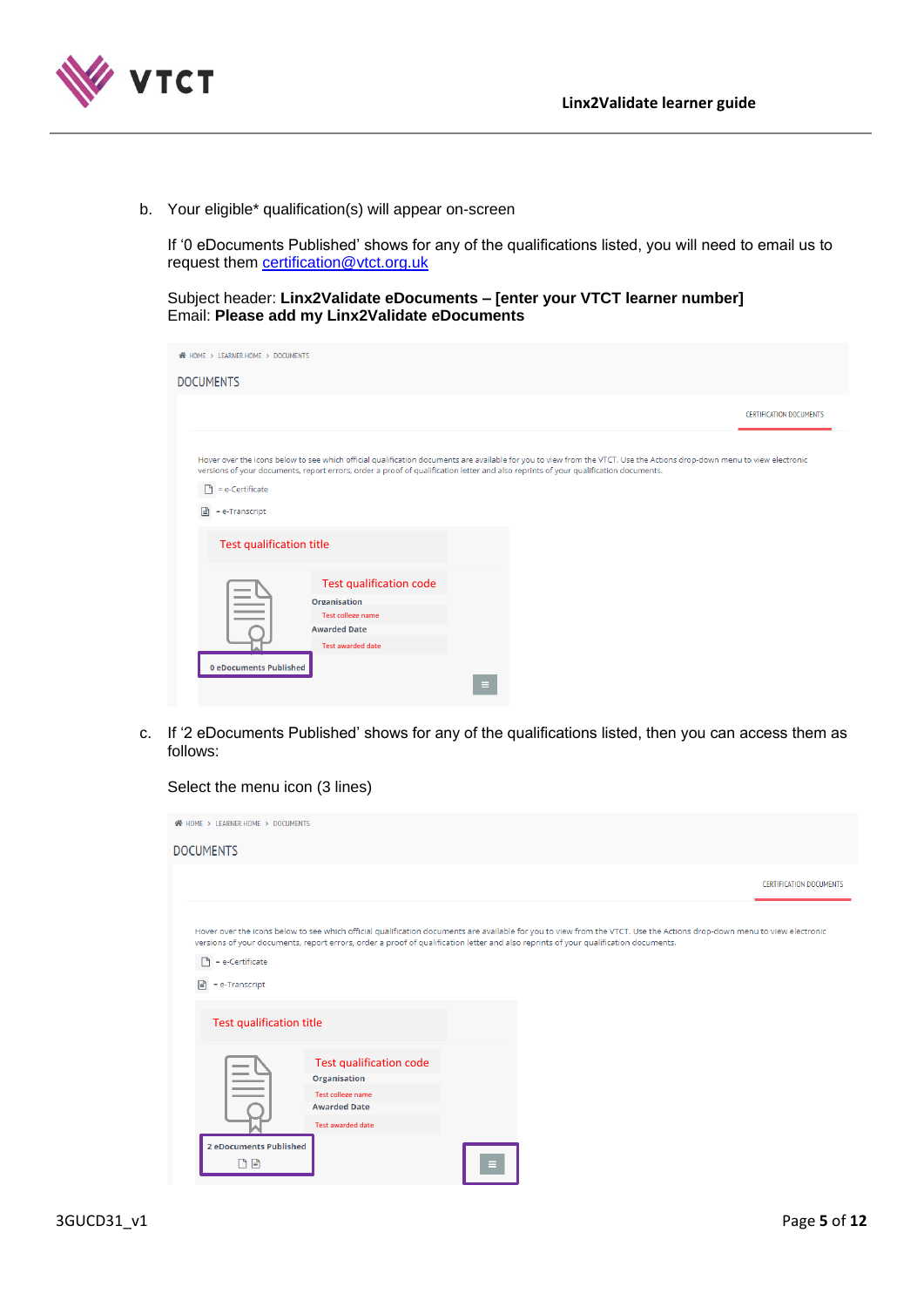

# d. Select the first option under the 'eDocuments' header

| <b>WE HOME &gt; LEARNER HOME &gt; DOCUMENTS</b> |                                                                                                                                                                                                                                                                                                                                                                                            |  |                                                                                                                       |                                |
|-------------------------------------------------|--------------------------------------------------------------------------------------------------------------------------------------------------------------------------------------------------------------------------------------------------------------------------------------------------------------------------------------------------------------------------------------------|--|-----------------------------------------------------------------------------------------------------------------------|--------------------------------|
| <b>DOCUMENTS</b>                                |                                                                                                                                                                                                                                                                                                                                                                                            |  |                                                                                                                       |                                |
|                                                 |                                                                                                                                                                                                                                                                                                                                                                                            |  |                                                                                                                       | <b>CERTIFICATION DOCUMENTS</b> |
| n<br>= e-Certificate<br>= e-Transcript<br>۱≝۱   | Hover over the icons below to see which official qualification documents are available for you to view from the VTCT. Use the Actions drop-down menu to view electronic<br>versions of your documents, report errors, order a proof of qualification letter and also reprints of your qualification documents.<br><b>Details</b><br><b>Test qualification title</b><br>Share Qualification |  |                                                                                                                       |                                |
|                                                 |                                                                                                                                                                                                                                                                                                                                                                                            |  |                                                                                                                       |                                |
|                                                 | <b>Test qualification code</b><br><b>Organisation</b><br>Test college name<br><b>Awarded Date</b><br>Test awarded date                                                                                                                                                                                                                                                                     |  | <b>eDocuments</b><br>Request VTCT Level 3 test qualification<br>Request VTCT Level 3 test qualification<br>m<br>Order |                                |
| <b>2 eDocuments Published</b><br>ΠA             |                                                                                                                                                                                                                                                                                                                                                                                            |  | A Order Documents<br><b>PReport an Issue</b>                                                                          |                                |

 $\times$ 

e. Select YES

|  |  | DIGITAL DOCUMENT REOUEST |  |
|--|--|--------------------------|--|
|--|--|--------------------------|--|

Your digital document has been requested. You will be notified by email when your document is ready to view.



f. If successful, you will see the below appear in the top right of the screen:

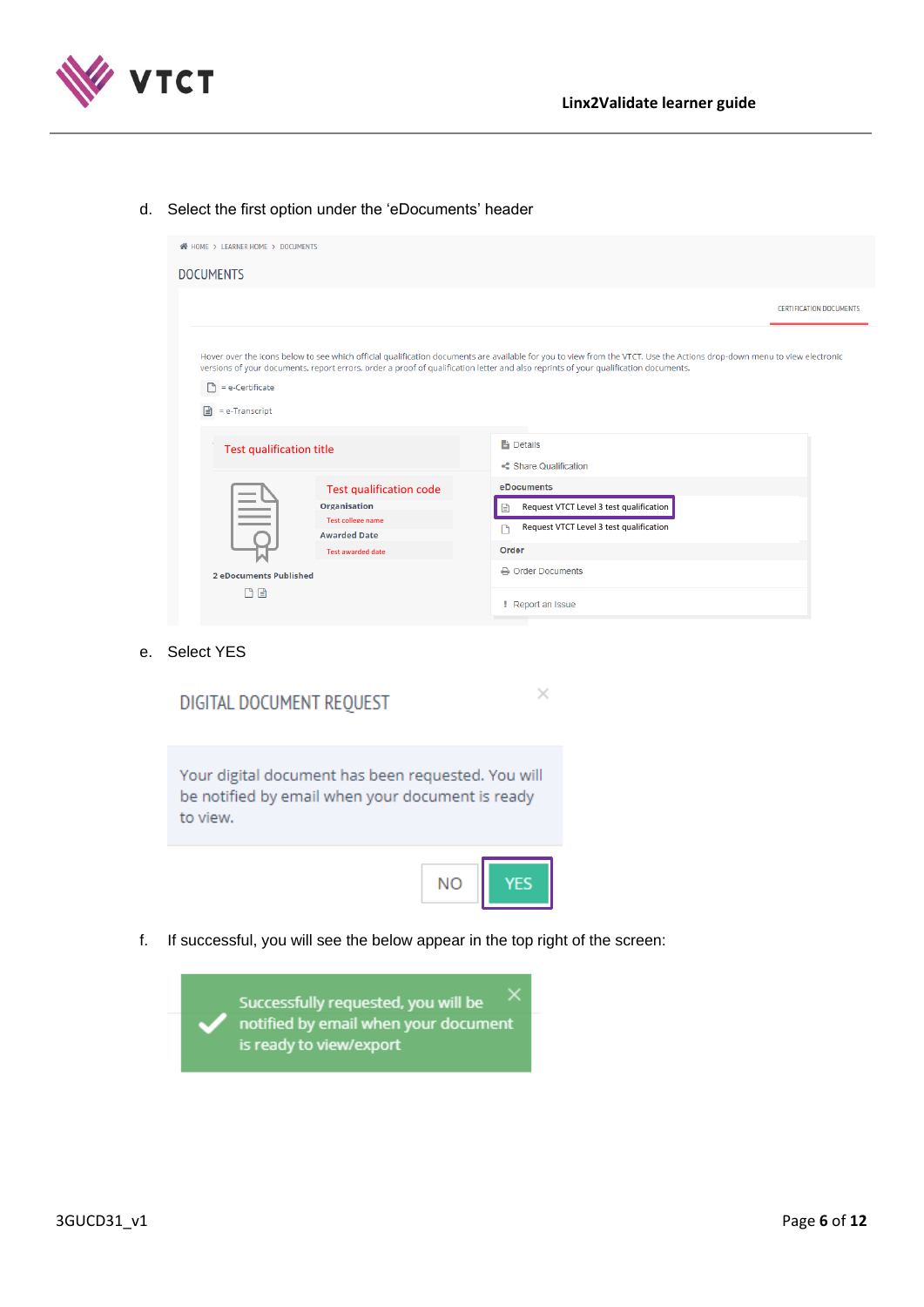



### g. Select the second option under the 'eDocuments' header

| <b>W</b> HOME > LEARNER HOME > DOCUMENTS                                                                                                                                    |                                                                                                                                                                         |
|-----------------------------------------------------------------------------------------------------------------------------------------------------------------------------|-------------------------------------------------------------------------------------------------------------------------------------------------------------------------|
| <b>DOCUMENTS</b>                                                                                                                                                            |                                                                                                                                                                         |
|                                                                                                                                                                             | <b>CERTIFICATION DOCUMENTS</b>                                                                                                                                          |
| versions of your documents, report errors, order a proof of qualification letter and also reprints of your qualification documents.<br>$= e$ -Certificate<br>= e-Transcript | Hover over the icons below to see which official qualification documents are available for you to view from the VTCT. Use the Actions drop-down menu to view electronic |
| Test qualification title                                                                                                                                                    | <b>Details</b><br>Share Qualification                                                                                                                                   |
| <b>Test qualification code</b><br><b>Organisation</b><br>Test college name<br><b>Awarded Date</b><br>Test awarded date                                                      | eDocuments<br>Request VTCT Level 3 test qualification<br>Iª<br>Request VTCT Level 3 test qualification<br>Order                                                         |
| <b>2 eDocuments Published</b><br>n B                                                                                                                                        | A Order Documents<br><b>PReport an Issue</b>                                                                                                                            |

### h. Select YES

| DIGITAL DOCUMENT REQUEST                                                                                           |  |
|--------------------------------------------------------------------------------------------------------------------|--|
| Your digital document has been requested. You will<br>be notified by email when your document is ready<br>to view. |  |
|                                                                                                                    |  |

i. If successful, you will see the below appear in the top right of the screen:

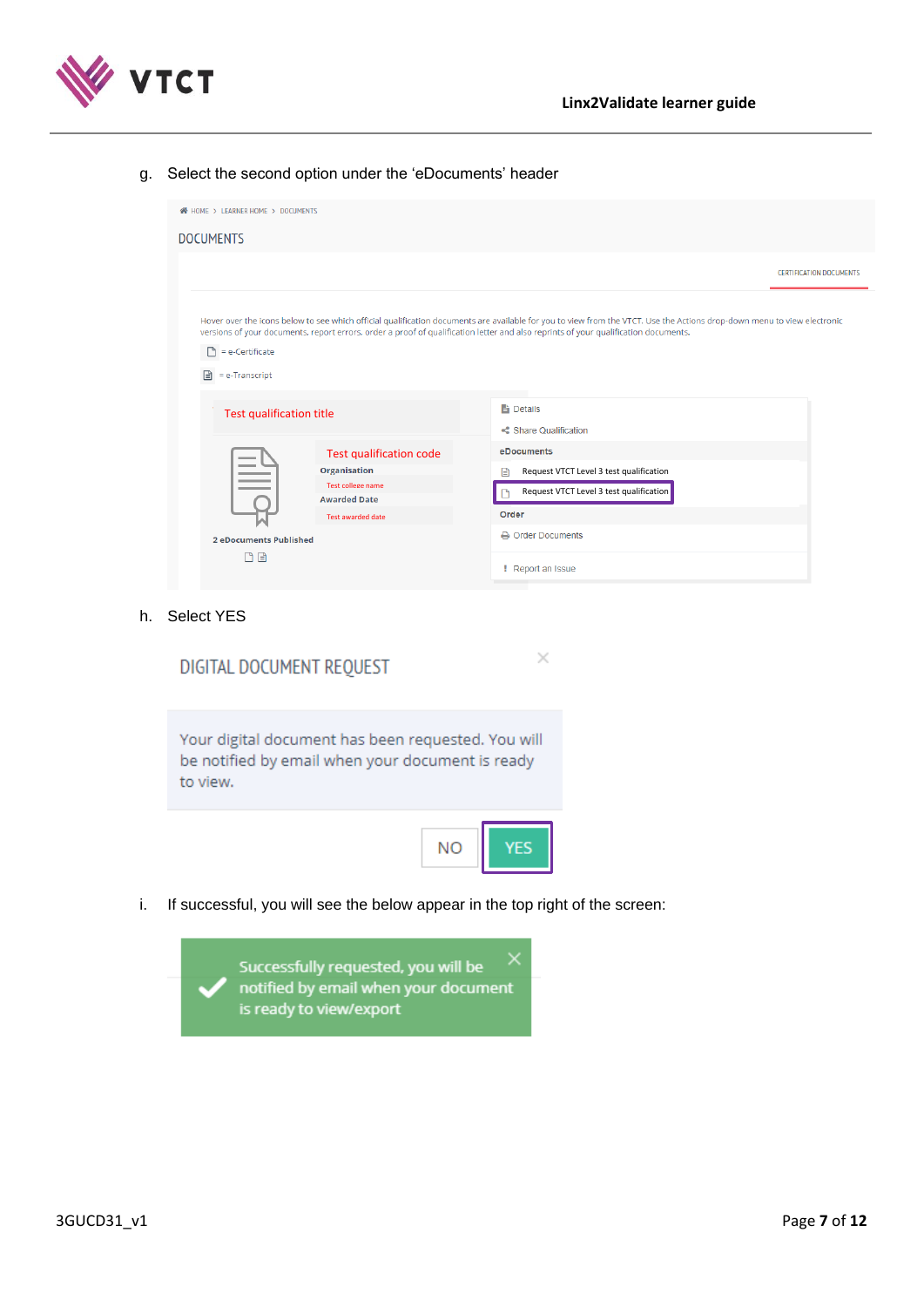

j. After requesting both eDocuments, refresh you screen or logout and back in. You can now view both eDocuments by selecting them from the menu of the applicable qualification

| <b>N</b> HOME > LEARNER HOME > DOCUMENTS                                          |                                                                                                                                      |                                                                                                                                                                                                                                                                                                                                  |                                |
|-----------------------------------------------------------------------------------|--------------------------------------------------------------------------------------------------------------------------------------|----------------------------------------------------------------------------------------------------------------------------------------------------------------------------------------------------------------------------------------------------------------------------------------------------------------------------------|--------------------------------|
| DOCUMENTS                                                                         |                                                                                                                                      |                                                                                                                                                                                                                                                                                                                                  |                                |
|                                                                                   |                                                                                                                                      |                                                                                                                                                                                                                                                                                                                                  | <b>CERTIFICATION DOCUMENTS</b> |
| $\Box$ = e-Certificate<br>$\triangleq$ = e-Transcript                             |                                                                                                                                      | Hover over the icons below to see which official qualification documents are available for you to view from the VTCT. Use the Actions drop-down menu to view electronic<br>versions of your documents, report errors, order a proof of qualification letter and also reprints of your qualification documents.                   |                                |
| <b>Test qualification title</b>                                                   |                                                                                                                                      |                                                                                                                                                                                                                                                                                                                                  |                                |
| <b>Organisation</b><br><b>Awarded Date</b><br><b>2 eDocuments Published</b><br>凸目 | <b>Test qualification code</b><br>Test college name<br><b>Test awarded date</b>                                                      |                                                                                                                                                                                                                                                                                                                                  |                                |
| <b>N</b> HOME > LEARNER HOME > DOCUMENTS                                          |                                                                                                                                      |                                                                                                                                                                                                                                                                                                                                  |                                |
| <b>DOCUMENTS</b>                                                                  |                                                                                                                                      |                                                                                                                                                                                                                                                                                                                                  |                                |
|                                                                                   |                                                                                                                                      |                                                                                                                                                                                                                                                                                                                                  | <b>CERTIFICATION DOCUMENTS</b> |
| n<br>= e-Certificate<br>Ռ<br>= e-Transcript                                       |                                                                                                                                      | Hover over the icons below to see which official qualification documents are available for you to view from the VTCT. Use the Actions drop-down menu to view electronic<br>versions of your documents, report errors, order a proof of qualification letter and also reprints of your qualification documents.<br><b>Details</b> |                                |
| <b>Test qualification title</b>                                                   |                                                                                                                                      | Share Qualification                                                                                                                                                                                                                                                                                                              |                                |
| <b>2 eDocuments Published</b><br>n B                                              | <b>Test qualification code</b><br><b>Organisation</b><br><b>Test college name</b><br><b>Awarded Date</b><br><b>Test awarded date</b> | eDocuments<br>Request VTCT Level 3 test qualification<br>B<br>Request VTCT Level 3 test qualification<br>D<br>order<br><b>A</b> Order Documents                                                                                                                                                                                  |                                |
|                                                                                   |                                                                                                                                      | <b>Peport an Issue</b>                                                                                                                                                                                                                                                                                                           |                                |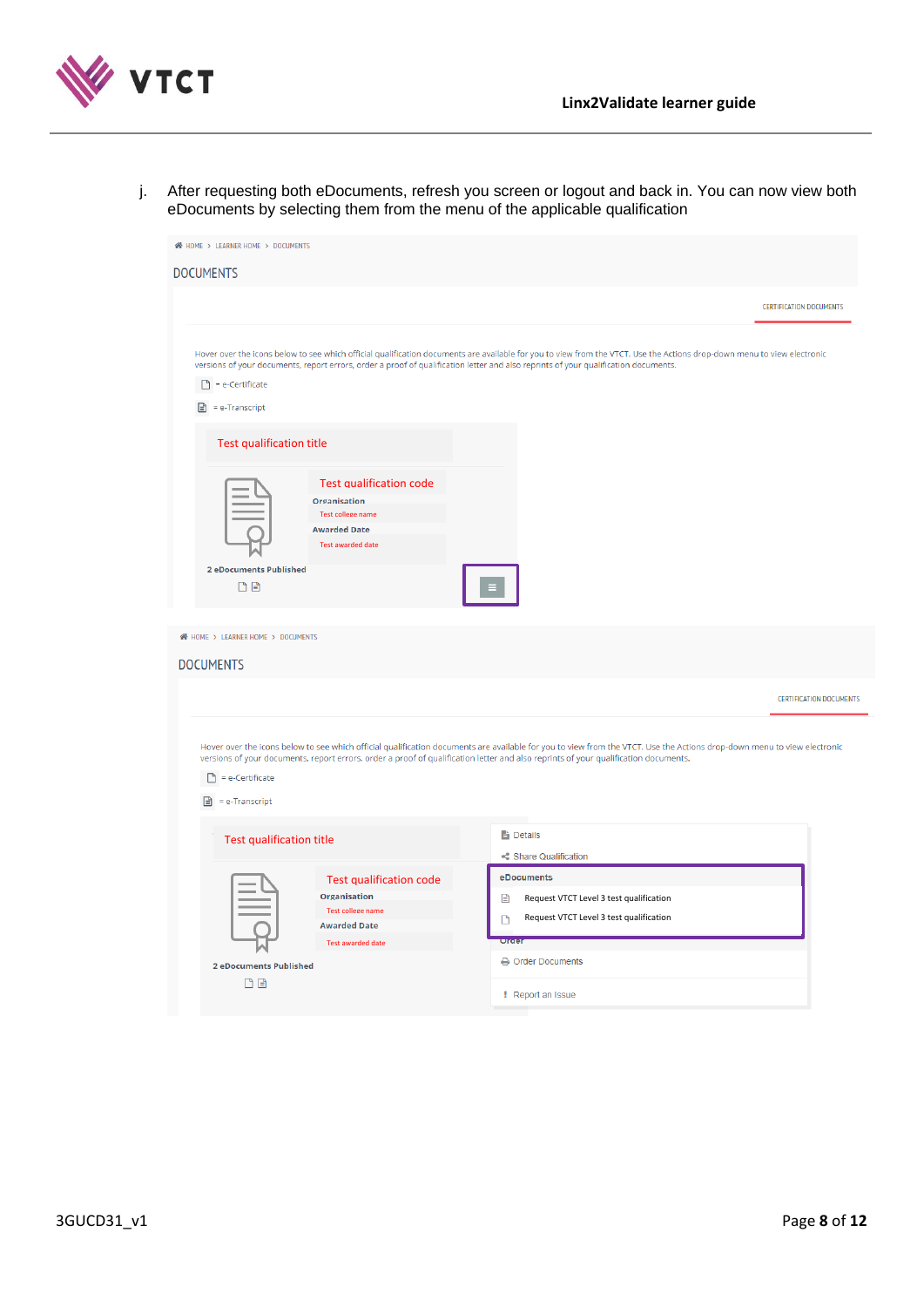

k. As well as viewing e-versions of your certificates, you can also order hard copy replacements. Hard copy replacement certificates cost £35.00 each. To place an order, select 'Order Documents' from the menu of the applicable qualification

| <b>N</b> HOME > LEARNER HOME > DOCUMENTS<br>DOCUMENTS                            |                                                                                                                               |                                                                                                                                                                                                                                                                                                                |
|----------------------------------------------------------------------------------|-------------------------------------------------------------------------------------------------------------------------------|----------------------------------------------------------------------------------------------------------------------------------------------------------------------------------------------------------------------------------------------------------------------------------------------------------------|
|                                                                                  |                                                                                                                               | <b>CERTIFICATION DOCUMENTS</b>                                                                                                                                                                                                                                                                                 |
| $\Box$ = e-Certificate<br>$\boxed{=}$ = e-Transcript<br>Test qualification title |                                                                                                                               | Hover over the icons below to see which official qualification documents are available for you to view from the VTCT. Use the Actions drop-down menu to view electronic<br>versions of your documents, report errors, order a proof of qualification letter and also reprints of your qualification documents. |
| 2 eDocuments Published<br>日日                                                     | <b>Test qualification code</b><br><b>Organisation</b><br>Test college name<br><b>Awarded Date</b><br><b>Test awarded date</b> |                                                                                                                                                                                                                                                                                                                |
| <b>N</b> HOME > LEARNER HOME > DOCUMENTS                                         |                                                                                                                               |                                                                                                                                                                                                                                                                                                                |
| <b>DOCUMENTS</b>                                                                 |                                                                                                                               |                                                                                                                                                                                                                                                                                                                |
|                                                                                  |                                                                                                                               | <b>CERTIFICATION DOCUMENTS</b>                                                                                                                                                                                                                                                                                 |
| = e-Certificate<br>n<br>$\boxed{=}$ = e-Transcript                               |                                                                                                                               | Hover over the icons below to see which official qualification documents are available for you to view from the VTCT. Use the Actions drop-down menu to view electronic<br>versions of your documents, report errors, order a proof of qualification letter and also reprints of your qualification documents. |
| <b>Test qualification title</b>                                                  |                                                                                                                               | <b>Details</b><br>Share Qualification                                                                                                                                                                                                                                                                          |
|                                                                                  | <b>Test qualification code</b><br><b>Organisation</b><br><b>Test college name</b><br><b>Awarded Date</b>                      | eDocuments<br>Request VTCT Level 3 test qualification<br>Request VTCT Level 3 test qualification                                                                                                                                                                                                               |
| <b>2 eDocuments Published</b><br>DB                                              | Test awarded date                                                                                                             | Order<br>Order Documents<br><b>Peport an Issue</b>                                                                                                                                                                                                                                                             |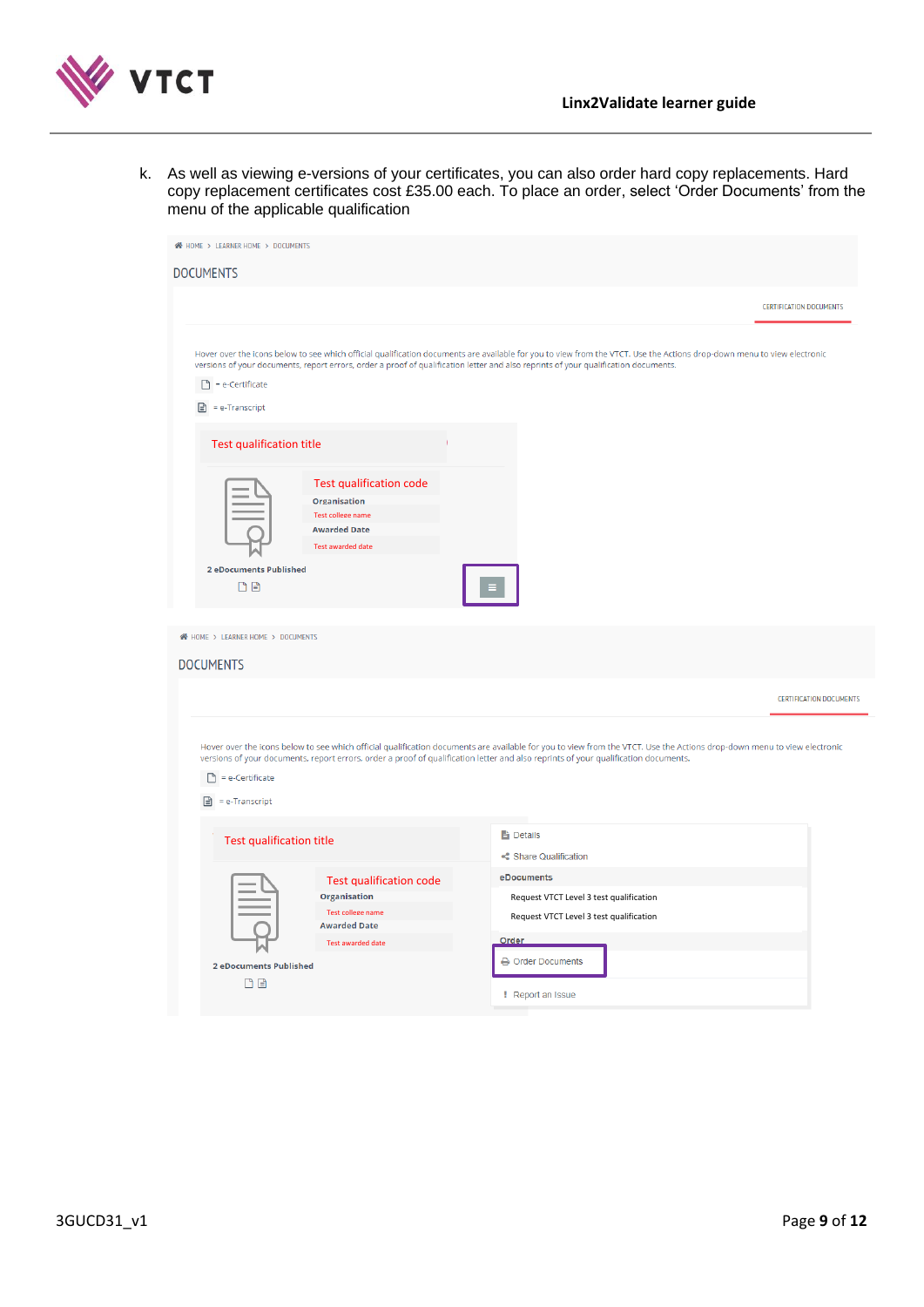

# <span id="page-9-0"></span>2. CONNECTIONS

a. Providing your eDocuments are available, you can provide  $3<sup>rd</sup>$  parties with access to your eDocuments via CONNECTIONS

| <b>WE HOME &gt; LEARNER HOME</b>                                                                     |                                                                                           |                                                                |
|------------------------------------------------------------------------------------------------------|-------------------------------------------------------------------------------------------|----------------------------------------------------------------|
| YOUR LEARNER DASHBOARD                                                                               |                                                                                           |                                                                |
|                                                                                                      |                                                                                           |                                                                |
| 唒                                                                                                    | පිරිපි                                                                                    |                                                                |
| <b>DOCUMENTS</b>                                                                                     | <b>CONNECTIONS</b>                                                                        | <b>PROFILE</b>                                                 |
| View your secure documents, order<br>replacement certificates and proof of<br>qualification letters. | <b>Authorise employers of our annual parties to</b><br>access your details and documents. | Edit your user profile and view your<br>linx2Validate account. |
| <b>VIEW SECURE DOCUMENTS</b>                                                                         | <b>CONNECTIONS</b>                                                                        | <b>PROFILE</b>                                                 |
|                                                                                                      |                                                                                           |                                                                |
|                                                                                                      |                                                                                           |                                                                |
| $\left( 0 \right)$                                                                                   |                                                                                           |                                                                |
| <b>ORDERS</b>                                                                                        | <b>CONTACT SUPPORT</b>                                                                    | FREQUENTLY ASKED QUESTIONS                                     |
| View any payment orders that you have made<br>on the website.                                        | Contact details for support purposes                                                      | FAOS                                                           |
| <b>VIEW YOUR ORDERS</b>                                                                              | <b>CONTACT SUPPORT</b>                                                                    | <b>VIEW FAQS</b>                                               |

# b. Select + ADD CONNECTION

| <b>NOME &gt; LEARNER HOME &gt; CONNECTIONS</b> |  |
|------------------------------------------------|--|
| <b>CONNECTIONS</b>                             |  |
| <b>+ ADD CONNECTION</b>                        |  |
| You don't currently have any connections       |  |

c. Enter the required details for the 3<sup>rd</sup> party, select which of your eDocuments you wish for them to be able to view and then select SEND

| <b>ADD CONNECTION</b>      |                         |                             |                         |              |
|----------------------------|-------------------------|-----------------------------|-------------------------|--------------|
|                            |                         |                             |                         |              |
| <b>THIRD PARTY DETAILS</b> |                         | <b>DOCUMENT PERMISSIONS</b> |                         |              |
| First Name *               | <b>First Name</b>       | <b>CERTIFICATE</b>          |                         |              |
| Surname *                  | Surname                 | Qualification               | eCertificate            | eTranscript  |
| Email *                    | Email                   | Test qualification titles   | $\overline{\smile}$     | $\checkmark$ |
| Company *                  | Company                 |                             | $\overline{\checkmark}$ | $\checkmark$ |
| <b>Expiry Date</b>         | 曲<br><b>Expiry Date</b> |                             |                         |              |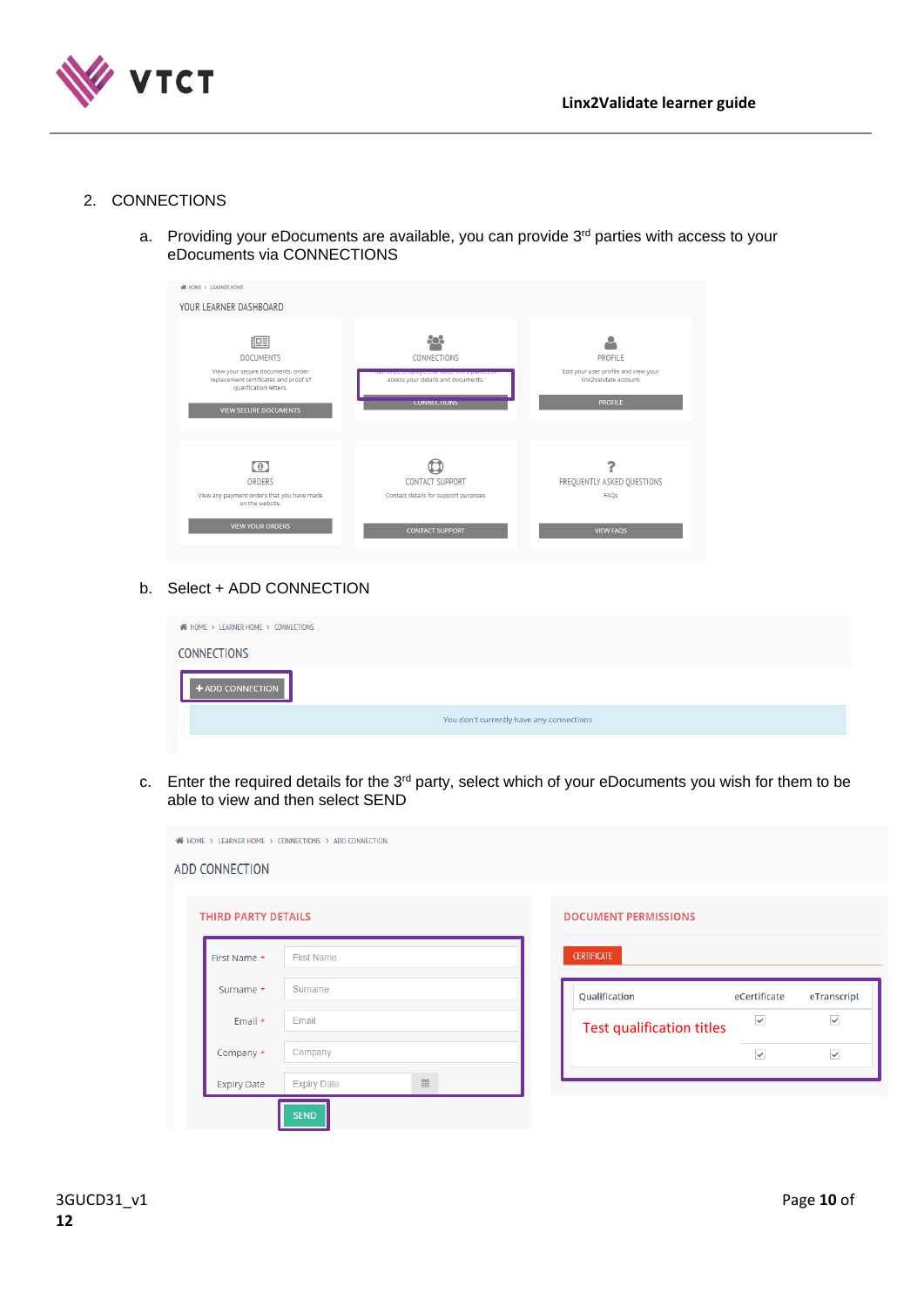

d. The 3<sup>rd</sup> party will now receive email instructions on how to access the eDocuments

- <span id="page-10-0"></span>3. PROFILE
	- a. Update your details

| <b>WE HOME &gt; LEARNER HOME</b>                                                                                                                              |                                                                                                                                 |                                                                                                    |
|---------------------------------------------------------------------------------------------------------------------------------------------------------------|---------------------------------------------------------------------------------------------------------------------------------|----------------------------------------------------------------------------------------------------|
| YOUR LEARNER DASHBOARD                                                                                                                                        |                                                                                                                                 |                                                                                                    |
| 嘻<br><b>DOCUMENTS</b><br>View your secure documents, order<br>replacement certificates and proof of<br>qualification letters.<br><b>VIEW SECURE DOCUMENTS</b> | <b>CONNECTIONS</b><br>Authorise employers or other third parties to<br>access your details and documents.<br><b>CONNECTIONS</b> | <b>PROFILE</b><br>Edit your user profile and view your<br>linx2Validate account.<br><b>PROFILE</b> |
| $\circ$<br><b>ORDERS</b><br>View any payment orders that you have made<br>on the website.<br><b>VIEW YOUR ORDERS</b>                                          | <b>CONTACT SUPPORT</b><br>Contact details for support purposes<br><b>CONTACT SUPPORT</b>                                        | FREQUENTLY ASKED QUESTIONS<br>FAOS<br><b>VIEW FAQS</b>                                             |

- <span id="page-10-1"></span>4. ORDERS
	- a. View any orders you have made for hard copy replacement certificates

| <b>WE HOME &gt; LEARNER HOME</b>                                                                     |                                                                                     |                                                                |
|------------------------------------------------------------------------------------------------------|-------------------------------------------------------------------------------------|----------------------------------------------------------------|
| YOUR LEARNER DASHBOARD                                                                               |                                                                                     |                                                                |
|                                                                                                      |                                                                                     |                                                                |
| 帼                                                                                                    | 809                                                                                 |                                                                |
| <b>DOCUMENTS</b>                                                                                     | <b>CONNECTIONS</b>                                                                  | <b>PROFILE</b>                                                 |
| View your secure documents, order<br>replacement certificates and proof of<br>qualification letters. | Authorise employers or other third parties to<br>access your details and documents. | Edit your user profile and view your<br>linx2Validate account. |
| <b>VIEW SECURE DOCUMENTS</b>                                                                         | <b>CONNECTIONS</b>                                                                  | <b>PROFILE</b>                                                 |
|                                                                                                      |                                                                                     |                                                                |
|                                                                                                      |                                                                                     |                                                                |
| $\boldsymbol{0}$                                                                                     |                                                                                     |                                                                |
| <b>ORDERS</b>                                                                                        | <b>CONTACT SUPPORT</b>                                                              | FREQUENTLY ASKED QUESTIONS                                     |
| View any payment orders that you have made<br>on the website.                                        | Contact details for support purposes                                                | FAQs                                                           |
| <b>VIEW YOUR ORDERS</b>                                                                              | <b>CONTACT SUPPORT</b>                                                              | <b>VIEW FAQS</b>                                               |
|                                                                                                      |                                                                                     |                                                                |

- <span id="page-10-2"></span>5. CONTACT SUPPORT
	- a. VTCT's contact details